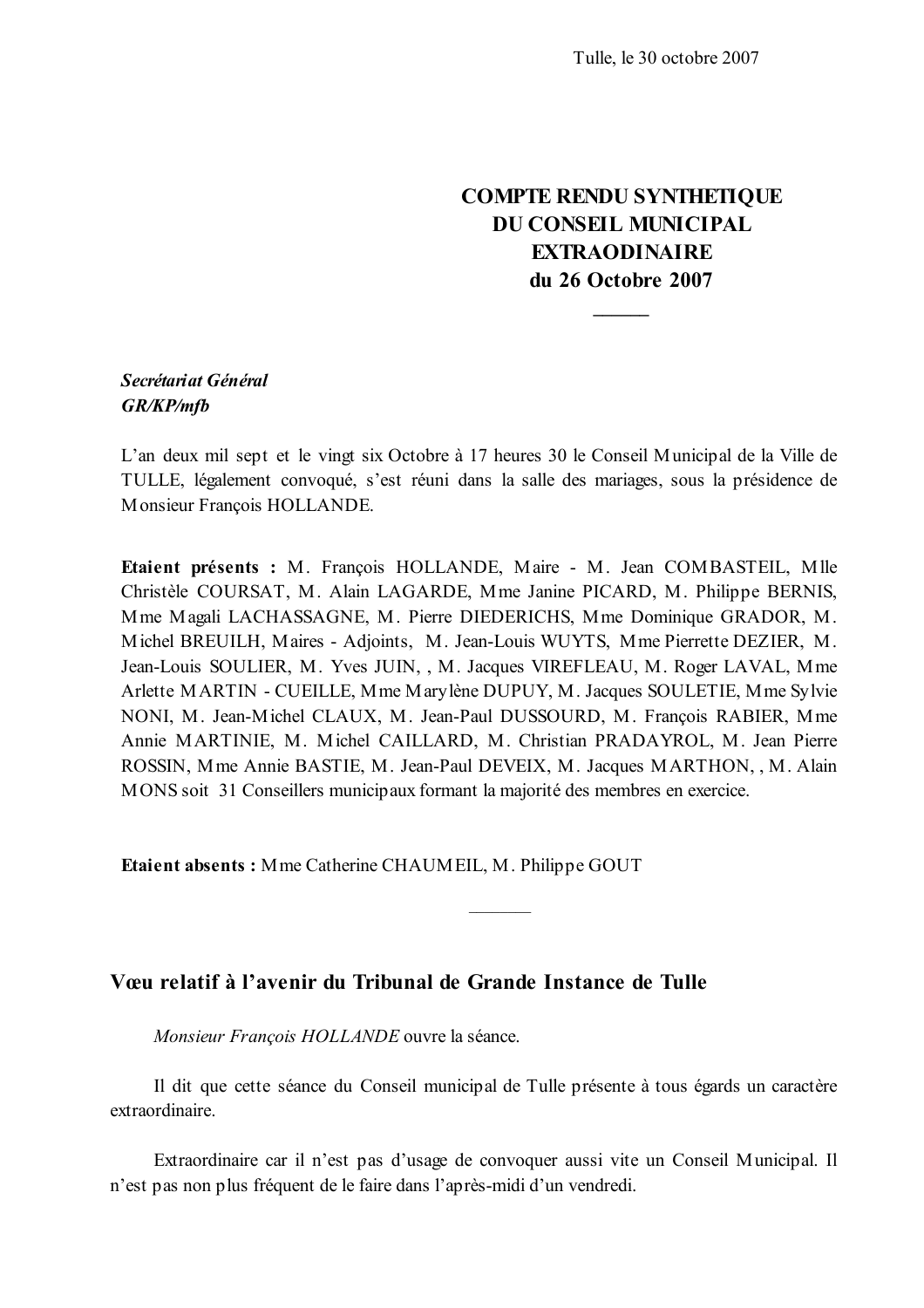Il n'est pas non plus fréquent d'inviter à un Conseil municipal des personnalités aussi nombreuses, aussi diverses puisque ont été invités, outre l'ensemble des professions judiciaires et notamment, les avocats, le Président du Tribunal de Grande Instance de Tulle, le Procureur qui pour des raisons qui tiennent à l'obligation de réserve ne sont pas présents. Avaient été invitées aussi bien les personnalités de la Chambre des Notaires que les Huissiers, les Directeurs des Centres de détention, la Directrice de l'URSSAF, le Directeur de la Banque de France, la Directrice de la Caisse d'Allocations Familiales, toutes les personnes ayant, de près ou de loin à voir avec l'activité judiciaire.

Le Conseil municipal est aujourd'hui réuni en séance extraordinaire car il y a une menace quant à l'avenir du Tribunal de Grande Instance de Tulle.

Lorsque l'annonce de la réforme de la carte judiciaire a été faite par la Garde des Sceaux, il n'a pas eu de grandes inquiétudes sur l'avenir du Tribunal de Grande Instance de Tulle car il considérait que s'il y avait des évolutions à accomplir (il y en a toujours), des économies à faire, des améliorations à donner au service public de la Justice, le Tribunal de la Ville Préfecture, par définition, échappait à ce mouvement puisque sa vocation de chef-lieu de la Corrèze faisait de Tulle, le cœur même de l'activité judiciaire.

Lorsque les avocats du Barreau de Tulle et Ussel sont venus voir les parlementaires, il leur a donné son point de vue. Mais il a senti qu'il y avait une volonté de la part du Barreau de Tulle mais aussi de celui de Brive de travailler en commun pour défendre les deux Tribunaux de Grande Instance et c'est à ce moment là qu'ils se sont mis en mouvement les uns et les autres pour qu'il puisse y avoir sur le Département de la Corrèze, une présence du service public de la Justice aussi bien à Tulle qu'à Brive et sans compétition entre ces deux barreaux ou entre ces deux villes.

Il a toujours dit que s'il y avait une démarche de compétition entre les deux Tribunaux ou entre les deux villes, il y avait un risque de s'affaiblir dans la négociation qui devait à un moment ou à un autre s'ouvrir.

Il pense au Tribunal d'Instance d'Ussel qui doit lui aussi nécessairement trouver sa place dans le dispositif.

Au fur et à mesure que les jours s'écoulaient, il a senti que la menace devenait de plus en plus pressante sur le Tribunal de Grande Instance de Tulle et qu'il y avait des rumeurs qui circulaient, parfois de bonne source, qui laissaient penser, au nom de critères dont il n'avait même pas connaissance, qu'il pouvait y avoir un risque sur l'avenir du Tribunal de Grande Instance de Tulle.

Une manifestation imposante, a été organisée il y a une quinzaine de jours à l'initiative des Barreaux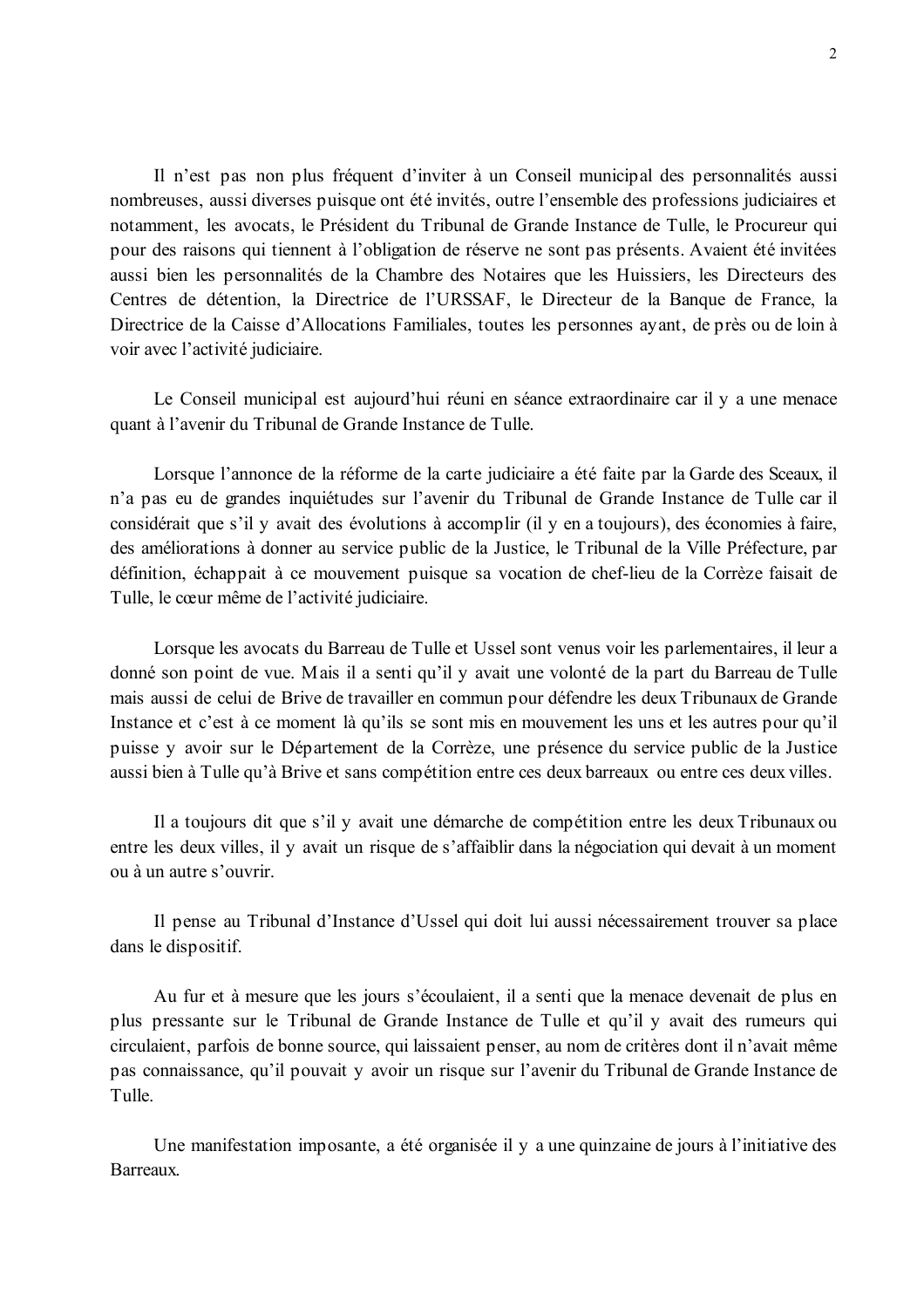Il a donc décidé de convoquer un conseil municipal extraordinaire aujourd'hui avant la décision de la Garde des Sceaux, avant son déplacement qui serait prévu au cours du mois de Novembre à Limoges ou à Poitiers.

Il a considéré qu'il fallait absolument que les élus du Conseil municipal et toutes les personnalités qui pourraient s'y associer, fassent entendre leur voix alors qu'il en est encore temps.

Certes, il déplore qu'il n'y ait pas eu une véritable concertation.

Il a, en qualité de Député et il croit que d'autres élus ont été également approchés, été visité le Procureur Général près la Cour d'Appel de Limoges pour savoir quel était l'état d'esprit. quelle était la situation, quelle était sa perspective.

Il lui a donné son point de vue.

Il l'a rappelé tout à l'heure. Cependant, il n'a jamais eu connaissance du rapport du Procureur Général

De la même manière, s'il a eu des contacts avec le Cabinet de la Garde des Sceaux, il n'y a pas eu une véritable rencontre où les arguments auraient pu être posés.

Il ne croit pas qu'une réforme de cette importance puisse être faite avec cette démarche là.

Il pense qu'il faut entendre les élus, les professionnels sur des choix qui ont des conséquences qui dépassent le service public de la Justice.

Il doit y avoir une véritable concertation qui n'empêche pas la réforme mais qui la prépare, qui parfois la fait mieux accepter quand elle est efficace et juste.

Là, il considère qu'il y a un double défaut : un défaut de concertation et un défaut de transparence.

Il dit très franchement qu'il ne sait rien de précis quant à l'avenir des tribunaux pour le département de la Corrèze.

C'est parce que rien de précis n'est su qu'il faut se mobiliser.

Il n'est pas souhaitable, dans une démocratie qui a plusieurs décennies d'âge, qu'il y ait autant d'opacité dans la préparation de décisions aussi névralgiques et essentielles pour l'avenir du département.

Il ajoute une dernière remarque : il considère qu'il n'y a pas à défendre une ville même si ils sont les élus de la Ville de Tulle. En défendant le Tribunal de Grande Instance de Tulle, chef-lieu de la Corrèze, capitale administrative, il s'agit de défendre le département de la Corrèze, l'ensemble du département de la Corrèze. Ils essaient d'avoir une vision qui va au-delà de leur ville.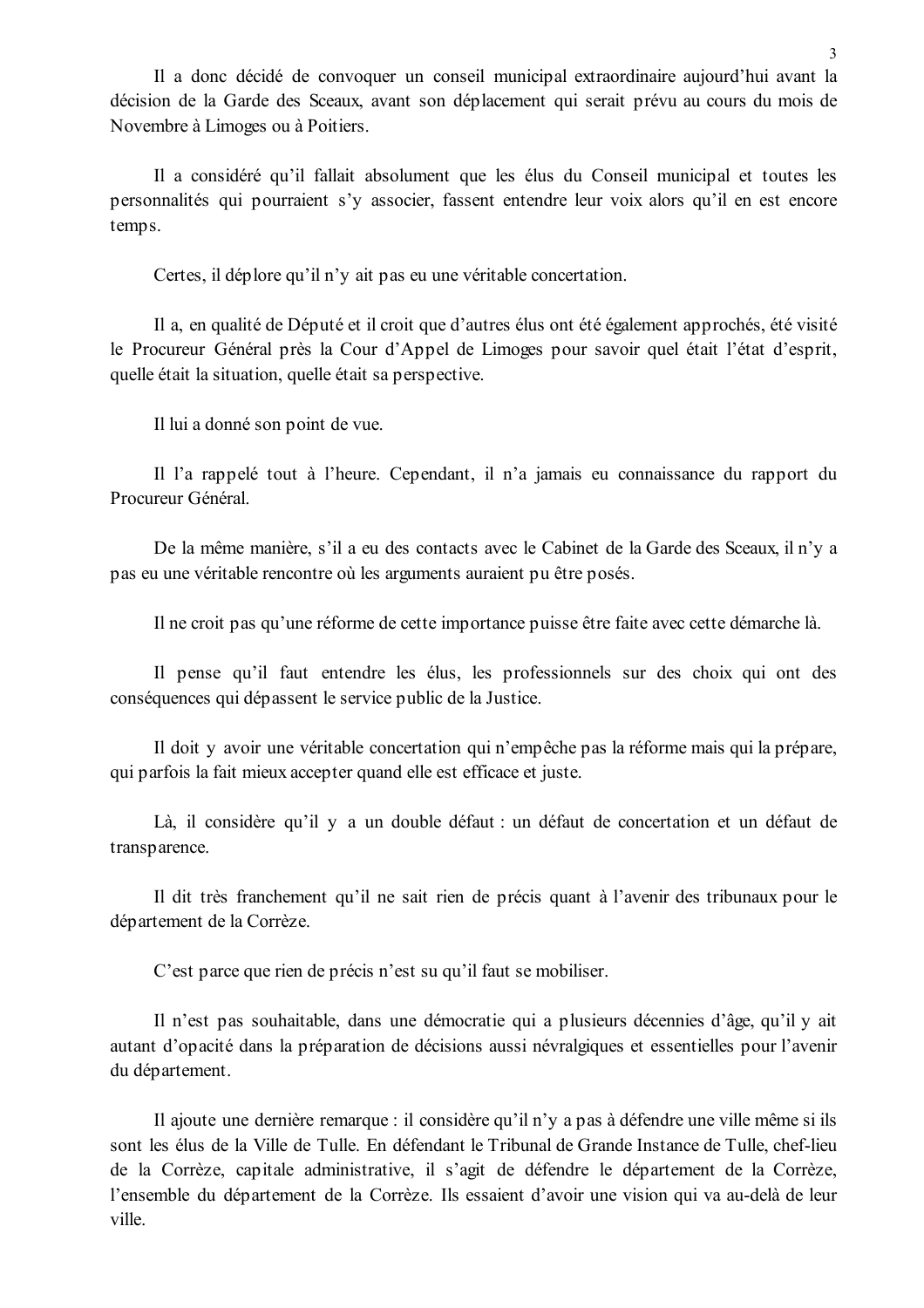Il y a sans doute des ajustements à faire (cela a souvent été évoqué avec les professionnels) sur le plan de la justice commerciale, sur le plan de la justice prud'homale. Ils sont prêts à regarder les évolutions possibles. Sans doute faut-il aussi une meilleure harmonisation entre les deux Tribunaux de Grande d'Instance.

Il croit qu'il y a nécessité d'avoir une compréhension tout à fait simple de la donnée du problème.

S'il doit y avoir une réforme de la Justice, c'est pour que la Justice puisse être plus efficace. C'est un devoir. Il faut qu'elle soit de qualité et en même temps, il faut qu'elle soit accessible à tous.

Découle de ce principe simple de savoir au nom de quel argument il serait possible de supprimer un Tribunal de Grande Instance dans la ville préfecture.

Pour l'instant, il ne connaît pas d'autres exemples où une telle hypothèse est évoquée.

Tulle est une ville Préfecture car sa géographie la place au centre du département.

En tout cas, c'est là qu'il convient de se retrouver pour un certain nombre de démarches.

Il pense que c'est un atout, pas pour la ville mais pour les justiciables.

L'activité aussi bien sur le plan de la justice civile que de la justice pénale est une activité qui est suffisamment forte pour motiver, justifier la pérennité d'un Tribunal. Si tel n'était pas le cas, il n'y aurait pas d'argument à faire valoir.

Enfin, il entend une grande partie de la population s'interroger en se disant qu'alors que tous les critères vont dans le sens du maintien du Tribunal de Grande Instance de Tulle, si ce Tribunal n'était pas conservé, cela signifierait que d'autres activités administratives plus tard pourraient également être remises en cause.

Il n'y aurait pas de raisons de garder certaines directions départementales dès lors qu'il n'aurait pas été possible de convaincre de garder le Tribunal de Grande Instance de Tulle.

Compte tenu de tous ces éléments, il croyait avec la municipalité, nécessaire de se réunir et de se mobiliser. Il reste très peu de jours peut-être très peu d'heures. Il y a donc urgence.

Il croit qu'il y a forcément dans toute action une part de conviction à exprimer, de force à imposer et une part de réussite possible. Cette réunion a pour objectif de faire un combat victorieux

C'est un combat engagé pour le gagner. Pour le gagner non pas par rapport à d'autres mais pour le gagner dans l'intérêt des justiciables et de la population.

Un vœu va être présenté après la discussion et il souhaite qu'il soit possible d'avoir l'unanimité sur ce suiet et qu'à la suite du Conseil municipal, il soit possible de revenir vers la Ministre de la Justice pour obtenir une décision favorable au département de la Corrèze.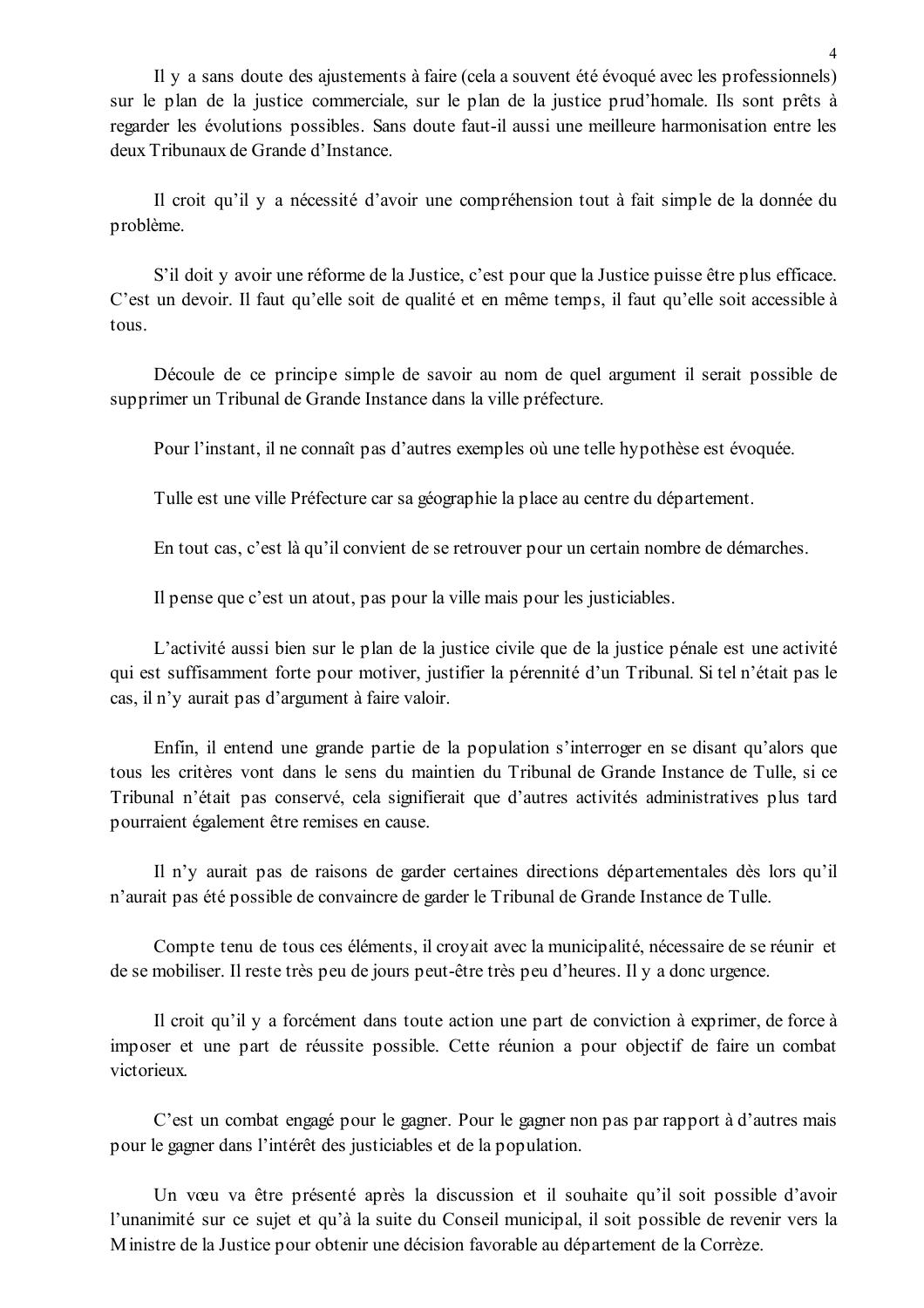Il appelle tous les élus à le faire (départementaux, locaux) car c'est un combat global.

Il faut le faire en bonne intelligence avec Brive pour ne pas donner le sentiment de faire un combat qui serait au détriment d'une autre ville du département ce qui n'aurait pas de sens.

Il remercie ceux qui l'ont accompagné cette après-midi au-delà des conseillers municipaux qui avaient le devoir d'être là.

Il va organiser la discussion de la manière suivante : il va d'abord donner la parole aux élus du conseil municipal, puis au bâtonnier des avocats et à tous ceux qui souhaiteront la demander. Le vœu sera ensuite voté

Monsieur CAILLARD dit que si les élus tullistes sont réunis ce soir c'est bien sûr pour défendre les intérêts de leur ville et défendre l'intérêt des services dont le maintien est tout à fait justifié. Cela est clairement dit. Le maintien du Tribunal de Grande Instance de Tulle est totalement justifié.

La réforme est en cours et il ne s'agit pas de revenir sur cette question.

Il a été rappelé la position de Tulle, ville chef-lieu ; la position géographique de Tulle ; le nombre d'affaires traitées

La seule solution qui parait aujourd'hui possible est de maintenir les deux Tribunaux de Grande Instance dans le département.

C'est la seule solution corrézienne viable.

Il est vrai que Brive est le poumon économique de la Corrèze mais d'autres raisons justifient le maintien du Tribunal de Grande Instance de Tulle.

Tel que son groupe a eu l'occasion de le présenter, de l'exprimer, de le faire savoir, il maintien cette position et indique qu'il est possible de compter sur lui pour soutenir le maintien du Tribunal de Grande Instance à Tulle

*Madame GRADOR* dit que la justice est affaire de service public, d'égalité des citoyens. La justice est au carrefour de toutes les activités humaines.

L'aggravation des situations sociales, de la précarité rendent plus nombreux les recours à la justice. Ce besoin est grandissant.

La justice est la clé de voûte de la démocratie. Si une réforme s'impose c'est pour que la justice soit plus proche des justiciables, plus efficace, moins coûteuse et plus à l'écoute.

Cette réforme ne passe pas par moins de moyens, moins de personnels, moins de structures, au contraire. Comme tout service public, la justice a un coût que la société doit assumer dans un cadre solidaire pour un égal accès au droit des usagers.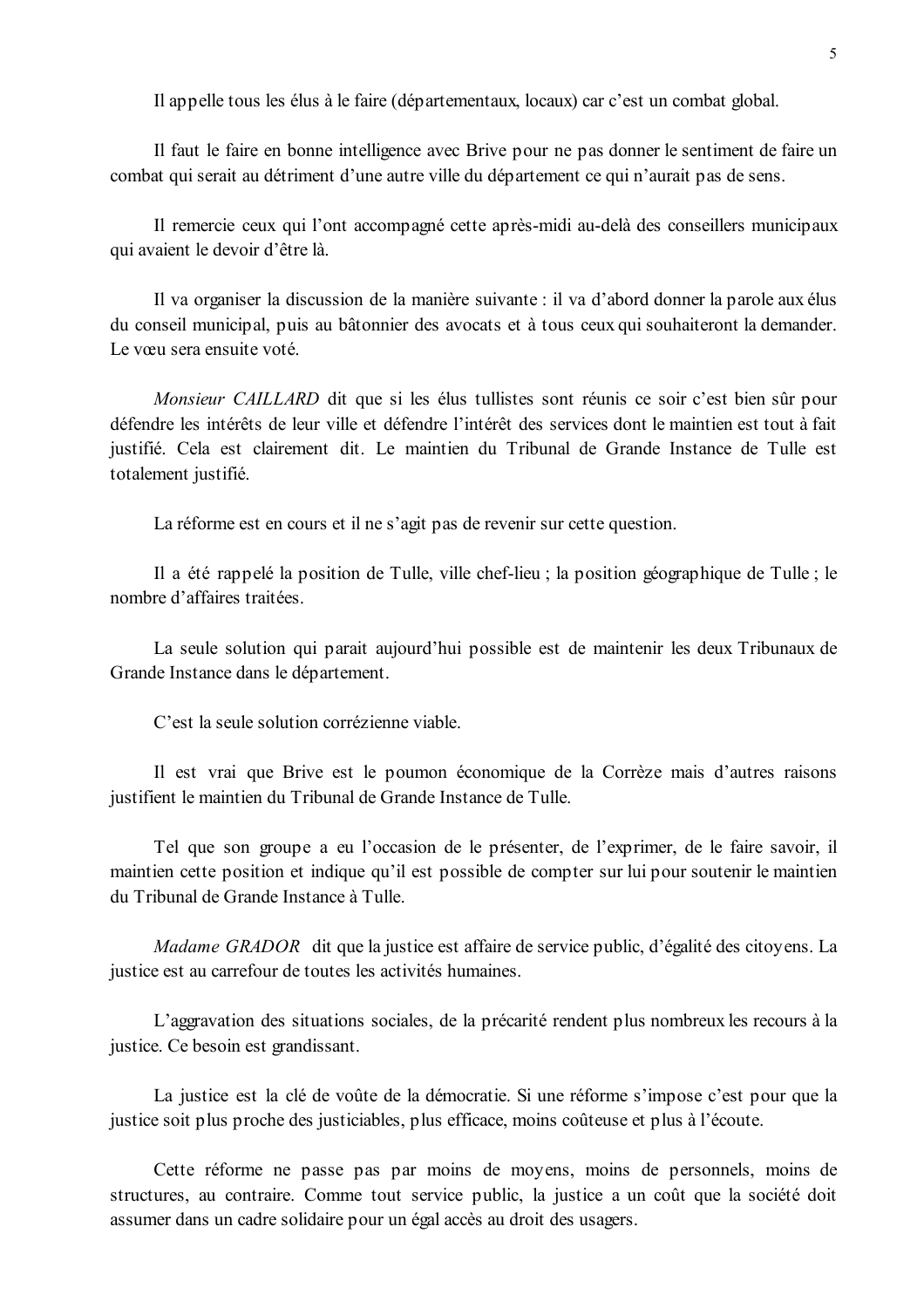Comme ont été défendues la présence postale, l'école publique, la modernisation et le développement de l'Hôpital de Tulle, le service public ferroviaire (il y aussi des atteintes de ce point de vue. Quand elle regarde les horaires tels qu'ils son prévus de la desserte de Tulle par la gare d'Uzerche il y a un vrai problème. Par exemple, il n'y aura plus d'arrêt du train de Paris l'après-midi ce qui signifie à terme la condamnation d'une gare), il faut défendre le Tribunal de Tulle car cela participe d'une organisation solidaire du territoire.

Monsieur COMBASTEIL dit qu'il partage ce qui vient d'être dit par le Maire et par Dominique GRADOR.

Il trouve qu'apparaît quelque chose de nouveau dans cette affaire.

Il y a une pratique et une volonté de modifier la carte des services publics dans le département. Plusieurs domaines son concernés.

La réforme de la carte des services publics se fait sur la base de références, de critères qui sont ceux de l'activité.

L'activité en cause est souvent le seul critère qui permet de dire qu'il faut fermer ou porter atteinte à certains services.

Il est procédé au calcul à la minute du travail de l'agent et il en est déduit le temps de travail nécessaire à cette activité.

Il n'est pas déraisonnable de s'intéresser à l'activité et il n'est pas question de nier que ce soit un facteur de réflexion.

Cependant il s'agirait d'un facteur exclusif de réflexion.

Pour le Tribunal, il est difficile de se servir des critères d'activité puisqu'à travers les chiffres donnés, les activités des Tribunaux de Grande Instance existant dans le département sont finalement assez voisines voire même semblables.

Les différences qui existent ne peuvent pas justifier d'un traitement différent.

Cela fonde la revendication que tout le monde énonce, à savoir, de maintenir l'organisation judiciaire dans la dimension qui est la sienne aujourd'hui au plan du département.

Il faut donc trouver d'autres critères et c'est ce qui l'inquiète.

C'est le critère de la démographie qui est utilisé. Même là, les bassins de population concernée ne sont pas si différents.

Malgré tout, il y a cette référence à la démographie qu'il trouve très dangereuse.

Aujourd'hui, c'est l'organisation judiciaire qui est en cause mais demain ce seront d'autres services.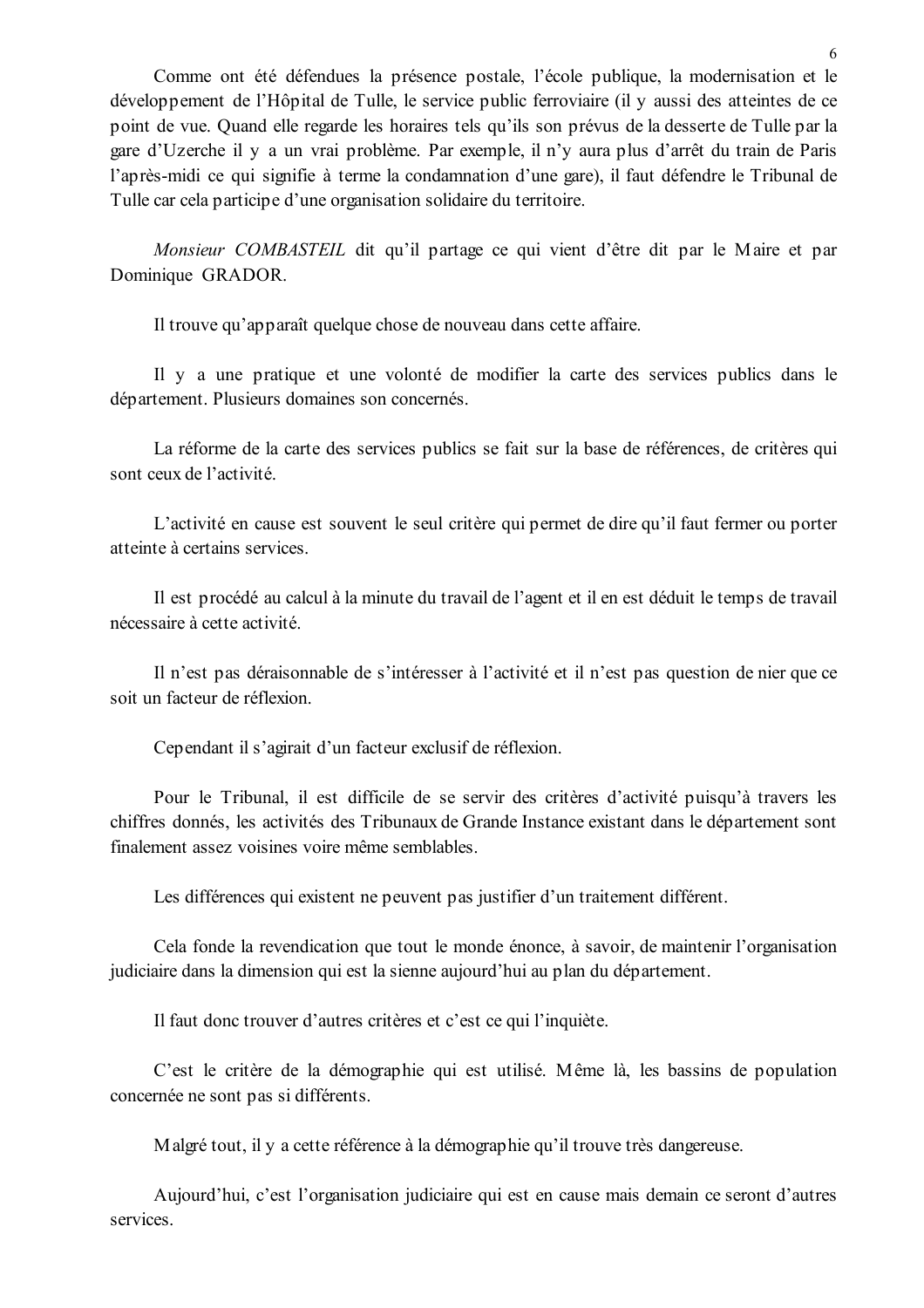Cela est nier un aménagement du territoire qui consisterait en une volonté correctrice de certaines inégalités.

Au moment où les coopérations sont préconisées, il est possible de se demander ce que devient une coopération si dans tous les cas c'est la démographie qui sert de critère unique pour installer les services

C'est dans une recherche de moyens permettant de compenser des évolutions démographiques divergentes qu'il faut trouver des solutions.

Il y a le fonds : l'égalité de l'accès au service public est une notion éminemment républicaine. l'inégalité de l'accès au service public étant même parfois sanctionnée.

Il faut en tenir compte.

Ce n'est pas au justiciable de s'adapter à une forme de justice technocratiquement définie mais l'inverse.

Aujourd'hui, la justice a un rôle nouveau à jouer qui n'est pas toujours perçu.

Elle est souvent percue comme une institution qui sanctionne. Or, elle est aussi une institution qui aide et qui permet aux plus démunis, aux plus défavorisés parfois de ne pas être « piétinés » par une force aveugle.

Avec Dominique Grador, ils ont fait signer une pétition à ce sujet. Ils ont rencontré les deux concepts.

Il est important de se mobiliser pour le Tribunal, pour l'organisation judiciaire du département, pour l'équipement de ce département.

Le chef-lieu avait été choisi au moment de la Révolution car il se trouvait à une journée de cheval

Les temps ont changé mais les habitants de Haute Corrèze devraient faire plusieurs kilomètres pour se rendre à un Tribunal de Grande Instance qui se situerait à Brive. Ce qui n'est pas normal.

Pour le Tribunal, il faut être opposé à cette transformation.

Il faut l'être aussi car cela peut-être la porte ouverte à d'autres transformations, d'autres amputations.

Monsieur PRADAYROL dit que la dernière révision de la carte judiciaire date de 1958.

La géographie, la population ont évolué.

Il était souhaitable et nécessaire qu'une réforme soit engagée.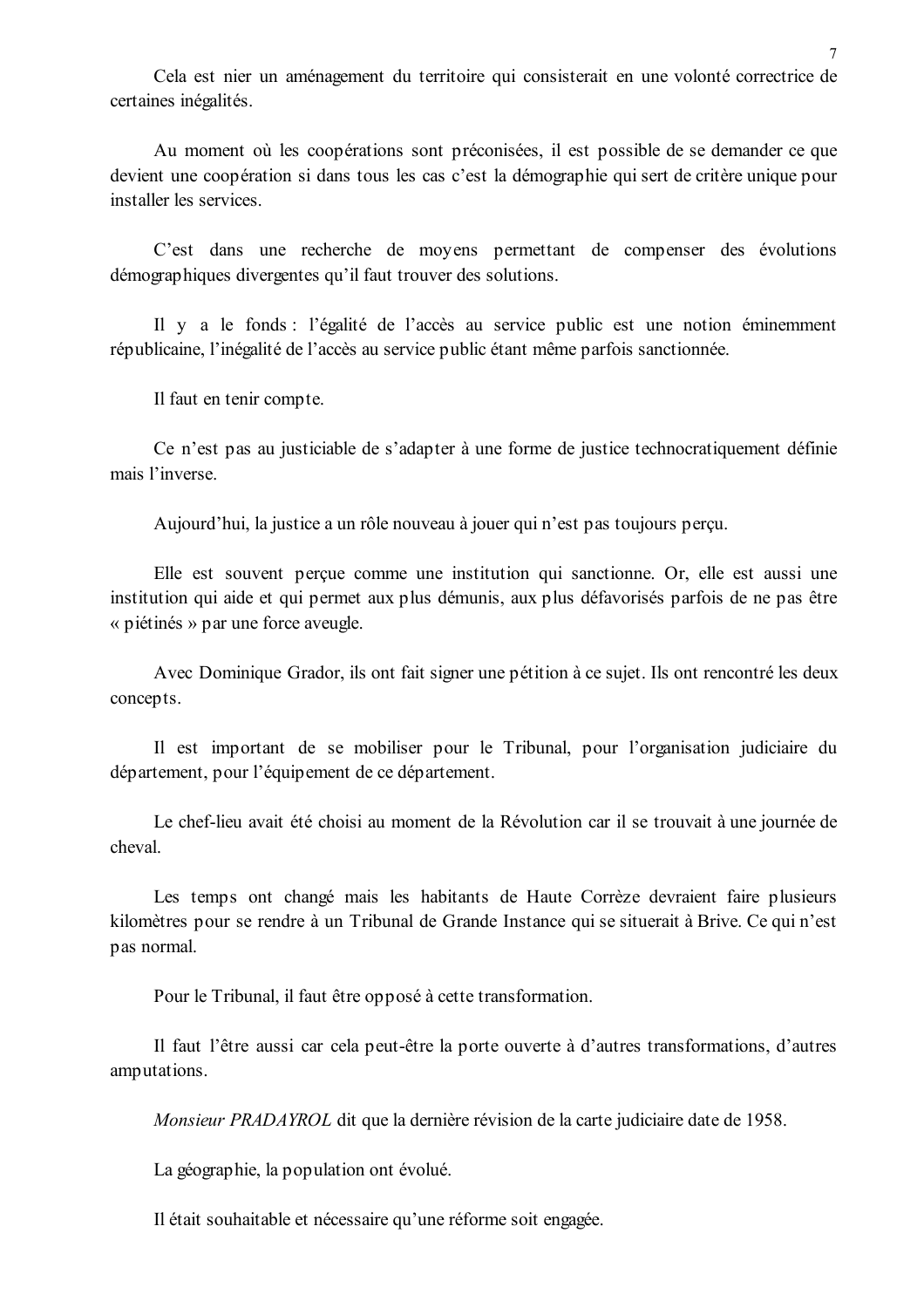Tout le monde est d'accord pour dire qu'une réforme de la carte judiciaire est nécessaire.

Le problème de la justice aujourd'hui, ce n'est pas la proximité, c'est la rapidité.

La rapidité ne pourra être obtenue que si les moyens sont regroupés.

C'est la philosophie qui est engagée sur cette réforme.

Sur les modalités d'organisation de la réforme, la concertation engagée est effectivement nettement insuffisante tant auprès des élus que des organisations qui travaillent avec le monde judiciaire.

Il est évident qu'il ne faut pas faire passer une réforme en force alors qu'il n'y a pas eu de concertation a minima.

Il y a une mobilisation que Madame la Garde des Sceaux doit prendre en considération.

Quant au fond, sur la Corrèze il y a 250 000 habitants et deux Tribunaux de Grande Instance. Cela fait beaucoup si l'on ramène à la population.

Or, comme le disait Jean Combasteil, il ne faut pas tout ramener à la population. Mais si l'on souhaite faire des réformes, il faut aller dans le cadre de l'intérêt général supérieur de l'Etat quitte à ce que cela pose des difficultés.

Par contre, sur le fond également, s'il y a un Tribunal à maintenir, c'est celui de Tulle.

Il ne faut pas jouer les hypocrites en disant qu'il faut maintenir Tulle et Brive au nom de l'intérêt du département. S'il n'y en a qu'un seul à maintenir c'est celui de Tulle car il s'agit de la Préfecture, car c'est le chef-lieu, car la suppression du Tribunal de Grande Instance de Tulle entraînera la suppression d'autres services. L'heure est grave mais il faut se mobiliser pour le maintien exclusif du Tribunal de Tulle.

Monsieur François HOLLANDE dit que le Conseil municipal de Brive pourrait en dire autant sur Brive, le Barreau de Brive en dire autant sur l'attachement qu'il porte au Tribunal de Grande Instance de Brive

Il pense que cela entraînerait un conflit préjudiciable aux deux.

A ce compte là, il est aussi possible de tout regrouper sur Limoges.

Il doute que cette démarche soit la bonne. Il a regretté, pour sa part, qu'il y ait eu des déclarations de certaines personnes à Brive qui sont entrées dans ce pugilat qui a affaibli la cause commune qui avait été travaillée par les Barreaux.

Lui, il n'est pas là pour obtenir la disparition du Tribunal de Grande Instance de Brive.

Il ne faut pas vivre au détriment des autres.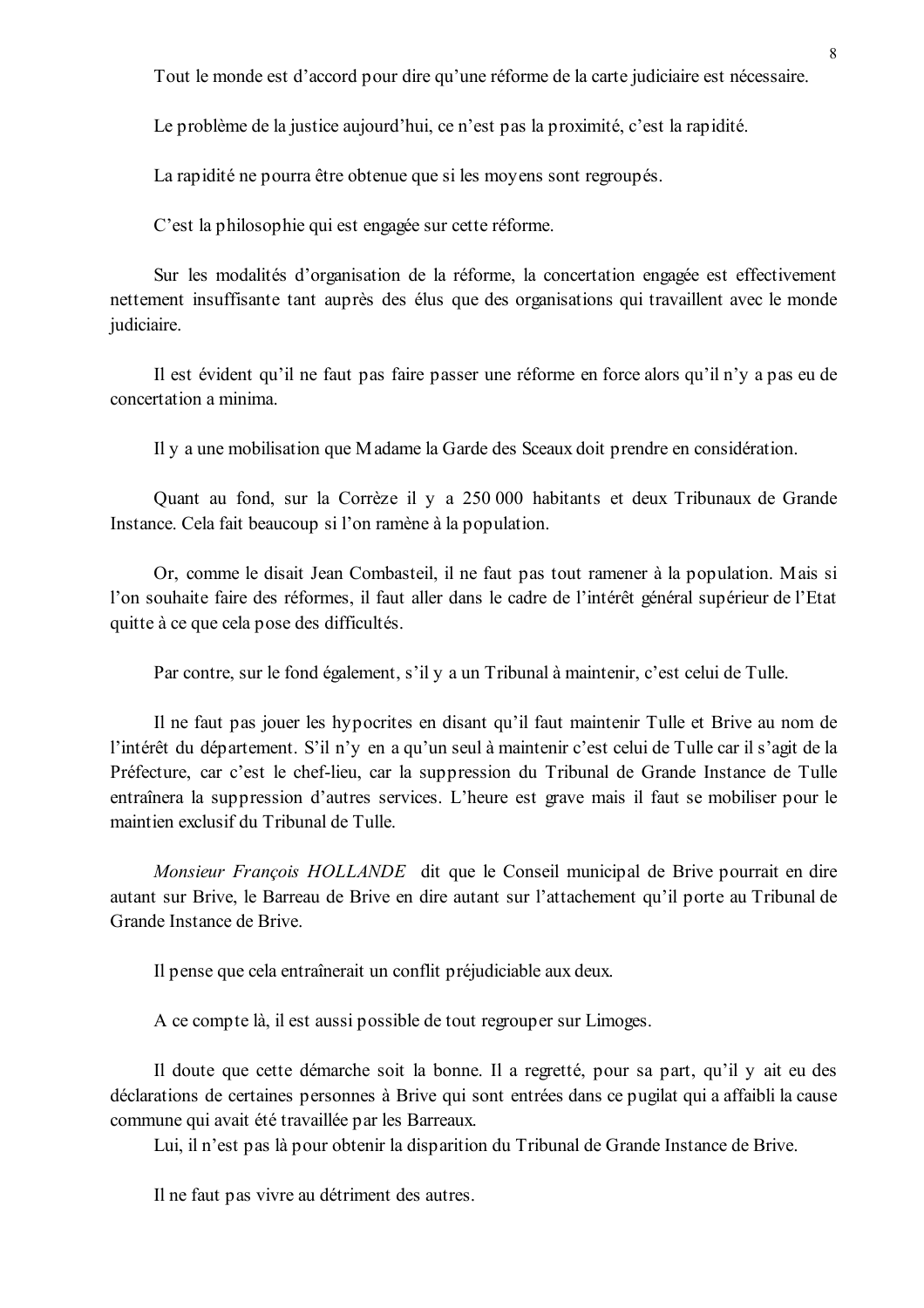Il y aura des ajustements qui vont se faire dans le département. Il y aura nécessairement des mouvements. Tulle est toujours prête à évoquer avec Brive des coopérations y compris sur le plan judiciaire.

Il faut défendre le Tribunal de Grande Instance de Tulle d'abord pour ce qu'il est au service du département et au service de la population et dans la ville chef-lieu.

Madame DUPUY demande si les contribuables doivent assumer le déficit de l'Etat. Elle demande quels services vont rester à Tulle.

Il faut garder le service public tel qu'il existe en Corrèze. Tous les services de l'Etat doivent être pris en compte.

*Monsieur CAILLARD* dit qu'il convient de s'en tenir à la question du jour.

Monsieur DIEDERICHS dit que la question qui intéresse les élus ce soir est d'abord l'avenir du Tribunal de Grande Instance de Tulle.

Il pense cependant qu'il est évident que ce problème fait partie d'un ensemble et d'une conception générale du rôle de l'Etat et des services publics.

Cela met en cause les valeurs fondamentales de la République notamment les valeurs d'égalité déjà évoquées.

Il a lu qu'il ne s'agissait pas d'un problème politique. Il est effaré d'entendre ce type d'argumentation. Il s'agirait bien, si les mesures envisagées étaient prises, de la décision d'un gouvernement (certes légitime puisqu'il est l'émanation d'une majorité) et d'une certaine conception de l'Etat et des services publics fondée essentiellement sur des critères de rentabilité. des critères essentiellement financiers mettant en cause un des aspects essentiels des actions régaliennes de l'Etat.

Dissocier cet aspect là d'autres aspects évoqués à l'heure actuelle sur des mesures de démantèlement des services publics est une attitude inacceptable.

Une majorité a voulu une certaine orientation générale. C'est cette orientation générale qui aujourd'hui a un certain nombre de conséquences.

Il n'est pas possible d'isoler le problème d'un ensemble de mesures.

*Monsieur PRADAYROL* dit qu'une majorité a été élue et qu'elle applique son programme.

Les services publics doivent être réorganisés pour qu'il y ait moins de déficit. Il faut qu'il y ait une gestion plus équilibrée de tous les services publics.

Il faut faire des réformes dans les services publics. Il faut faire accepter ces réformes et il faut que ces réformes se fassent dans la concertation.

Il ne faut pas opposer Brive et Tulle mais le Tribunal de Grande Instance doit être à Tulle.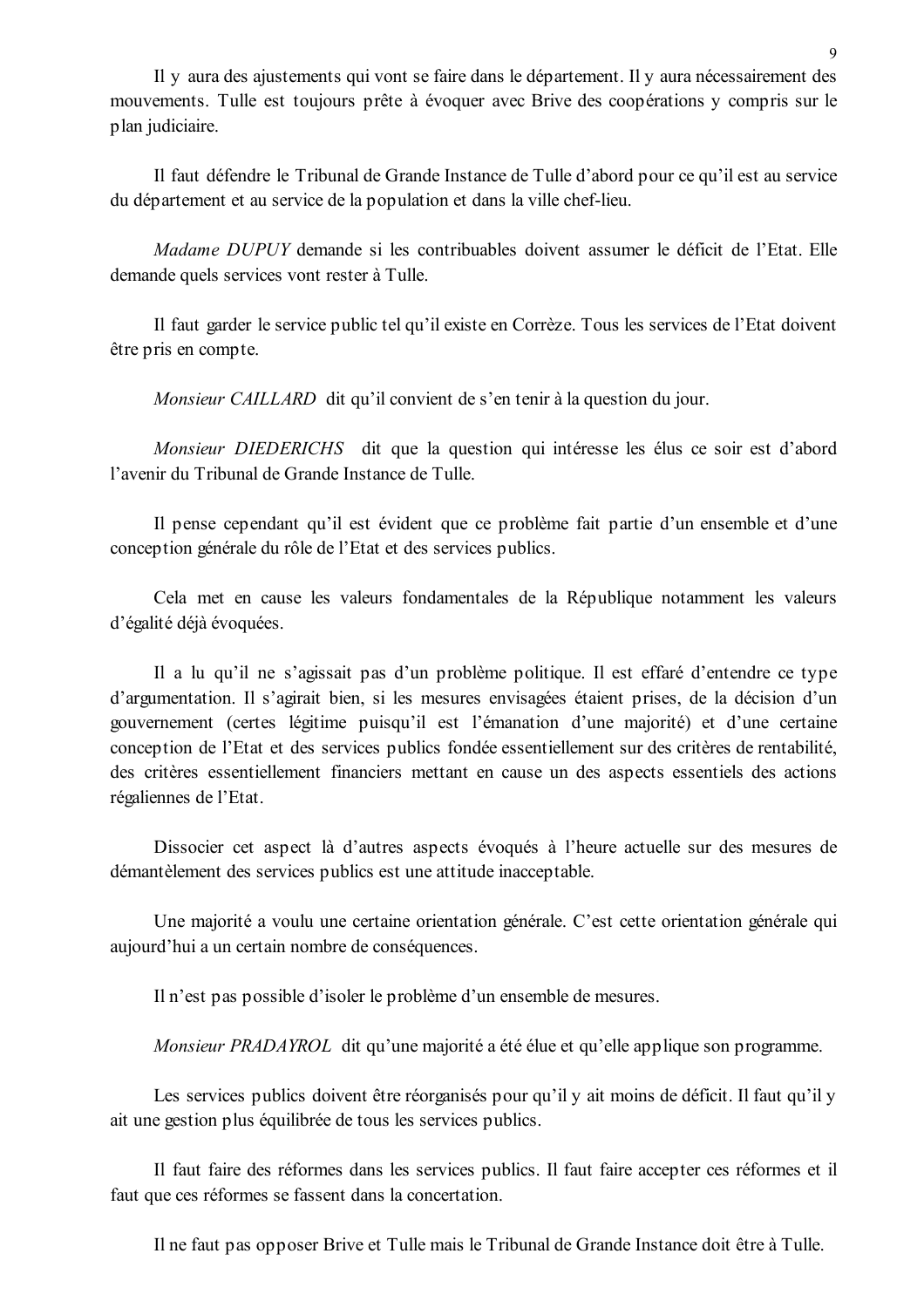Il faut prendre position.

Il pense qu'il est mieux qu'il y ait une délibération du Conseil municipal car c'est le Maire qui est concerné plutôt qu'un courrier du député qui s'adresse de sa permanence parlementaire au Ministre

Il faut une délibération mandatant le Maire à l'effet de rencontrer Madame DATI plutôt qu'une lettre adressée par le député.

Sur le fond, il faut arrêter de diverger. Les élections ont donné le résultat qu'elles ont donné. Des réformes vont se faire qu'elles plaisent ou non.

Monsieur HOLLANDE demande que lui soit permis de faire des lettres à qui il veut, comme il yeut et quand il le yeut.

Les conseillers municipaux vont être sollicités. Chacun doit prendre sa responsabilité.

Des réformes il en faut. Pas simplement pour faire des économies mais pour rendre une meilleure justice. Cela peut se faire à travers des rapprochements, des coopérations.

Il faut qu'il y ait des logiques, le respect des professionnels.

D'autre part, il ne faut pas laisser penser que la réforme de la carte judiciaire va réduire sensiblement le déficit du budget de l'Etat car les sommes qui sont en cause sont dérisoires par rapport aux 42 000 000 000 € de déficit.

Cela ne veut pas dire qu'il ne faut pas faire de réformes mais ce n'est pas le but de cette réforme.

La réforme devrait tendre vers une justice de qualité.

Il va bien sûr être procédé à un choix politique. Il espère que ce sera un choix fondé sur des critères objectifs et pas sur d'autres considérations.

Il y aura une responsabilité. Selon le choix qui sera fait, il considèrera qu'il y aura des mises en cause à faire.

Il faut se battre pour que le Tribunal de Grande Instance de Tulle soit maintenu, conforté au service de la population. C'est le seul objectif et il peut être commun.

Maître LABROUSSE, bâtonnier des avocats du Barreau de Tulle, remercie d'avoir été invité à ce Conseil municipal qualifié d'extraordinaire avec pour seul sujet le problème de la carte judiciaire et notamment le problème du Tribunal de Grande Instance de Tulle.

Le Maire a indiqué qu'il avait senti arriver la menace mais tout doucement.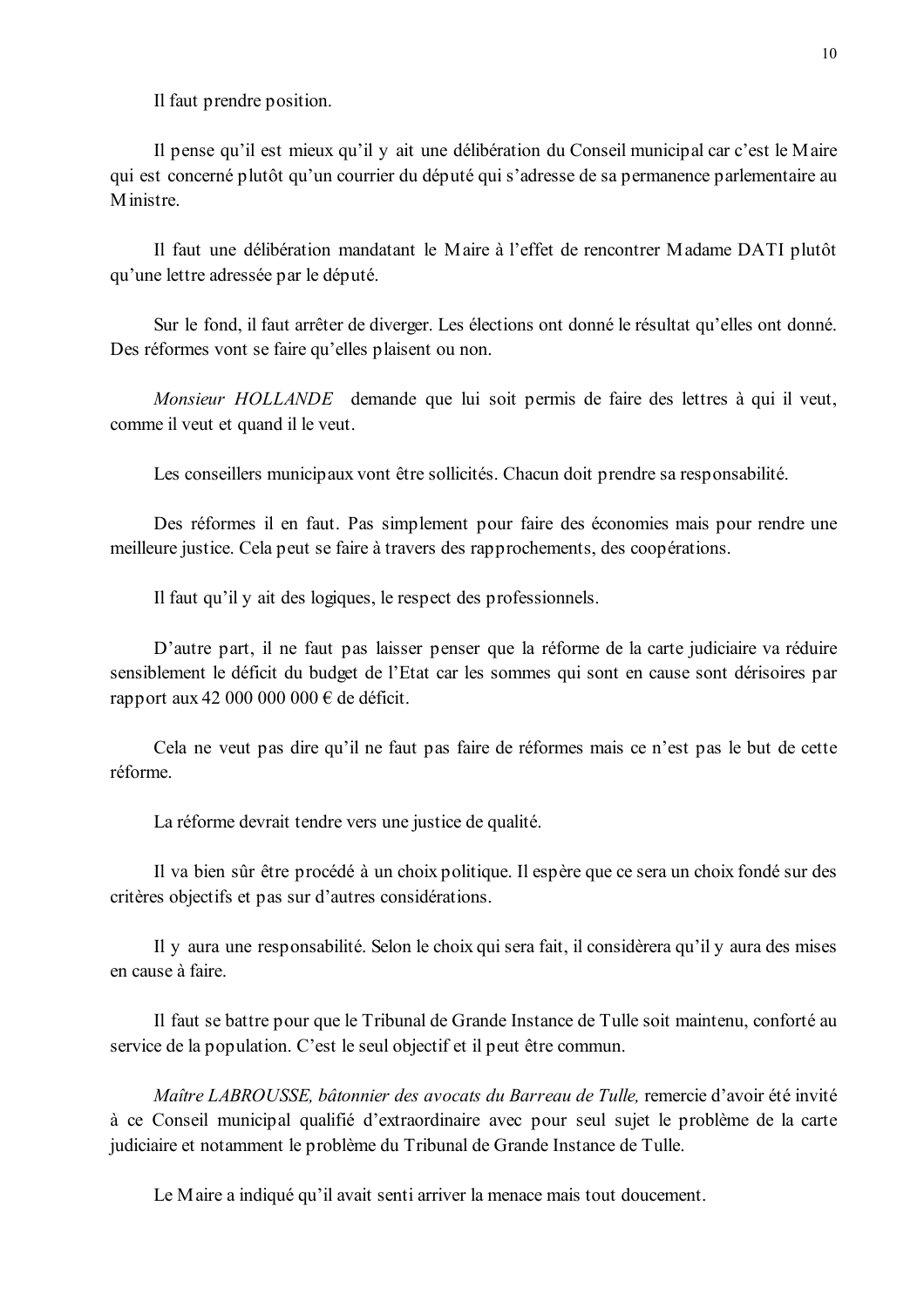Il indique qu'il en a été de même pour ce qui concerne les avocats du Barreau de Tulle Ussel.

Dans un premier temps, fort de l'implantation du Tribunal de Grande Instance de Tulle au centre du département ; fort de la vocation administrative de la Ville de Tulle, de ce service administratif particulier qui est celui de la justice, proche de tous les autres services administratifs, près de la Préfecture; fort d'une activité judiciaire de qualité; fort de décisions de justice rendues avec célérité, ils étaient convaincus que si un Tribunal de Grande Instance devait disparaître, ce ne pouvait être en aucun cas le Tribunal de Grande Instance de Tulle situé au cheflieu du département et dans la ville Préfecture.

Ils se sont, petit à petit, apercus qu'une menace lointaine, menacait de plus en plus : le Tribunal de Grande Instance de Tulle serait supprimé.

Ils ne se sont pas simplement alimentés de rumeurs. Manifestement, Madame la Garde des Sceaux, les instances représentatives, les magistrats ont eu de plus en plus l'envie et la certitude d'aller à la suppression de cette juridiction. C'est donc le temps du combat.

Dans un premier temps Tulle et Brive ont décidé de se rapprocher. Ils en ont été félicités. Un comité composé de 5 membres de Tulle et de 5 membres de Brive a été créé.

Ils ont travaillé sur un projet qui était le suivant : il y avait deux Tribunaux de Commerce, deux Conseils des Prud'hommes. Pour faire des économies, ce qui est un des leitmotive du gouvernement actuel, une première proposition a été faite en accord avec les confrères de Brive : la ville commercante, marchande, de Brive avant un goût pour le commerce depuis toujours, les représentants de Tulle, non pas qu'ils veuillent sacrifier le Tribunal de Tulle, mais dans une démarche intelligente, ont proposé que le Tribunal de Commerce aille effectivement de Tulle à Brive. En échange, ils ont proposé que le Conseil des Prud'hommes qui était à Brive et à Tulle, pour qu'il y ait un équilibre, soit recentré à Tulle en raison du patrimoine qui existe à Tulle, les services de la justice étant propriétaires des bâtiments où se trouvent le Tribunal de Commerce et le Conseil des Prud'hommes alors que le Conseil des Prud'hommes de Brive loue ses locaux.

Les représentants de Brive étaient d'accord.

Pour le reste, c'était plus délicat. Fallait-il maintenir les deux Tribunaux? Fallait-il spécialiser les chambres : une chambre pénale à Tulle, une chambre civile à Brive ? Un travail a été esquissé.

Mais dans l'optique de cette carte judiciaire requérant de faire des économies, il a été associé le Tribunal d'Ussel en disant que cette juridiction qui, certes, a une activité en matière tétulaire forte, qu'il devait tendre vers une organisation différente de façon à réussir, en regroupant dans des locaux les services de la justice en Corrèze, à faire des économies.

Il pense qu'il avait ainsi été apporté beaucoup à la réforme de la carte judiciaire et que cela était suffisant

Les derniers temps la discussion s'est durcie.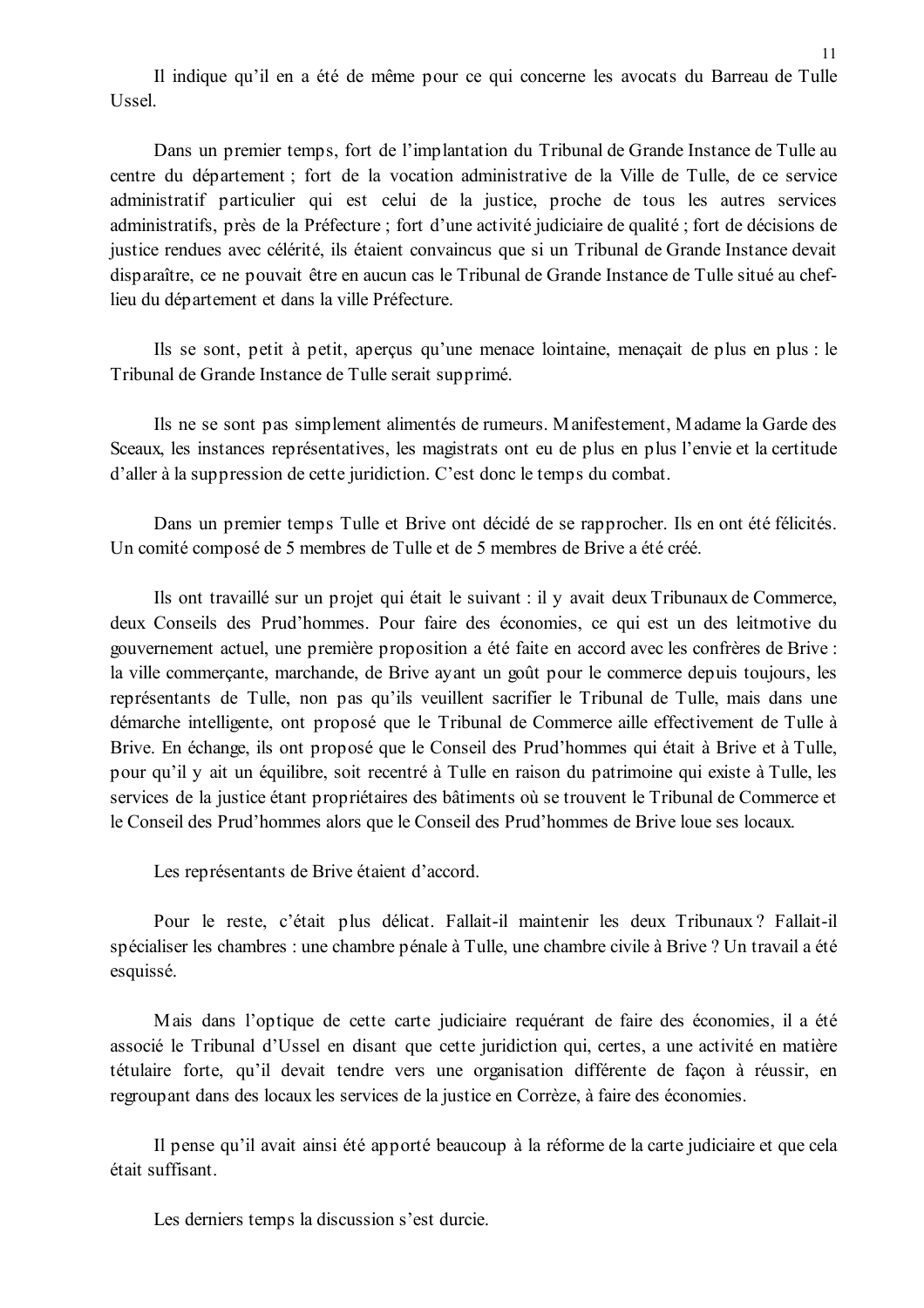Le slogan a été réaffirmé : un département : un Tribunal de Grande Instance.

Il y en a deux dans ce département. Il y en a un qui doit disparaître.

La politique des deux Barreaux a été de dire qu'il fallait deux Tribunaux de Grande Instance. Les chiffres ont été présentés.

Les représentants du Barreau de Tulle ont préparé un dossier qui va être remis au Maire.

Il espère que ce dossier va permettre au Maire de les défendre, de défendre la ville, de défendre le Tribunal de Grande Instance

Ce dossier contient des armes pour que le Tribunal de Grande Instance de Tulle, soit maintenu. Il se féliciterait que le Tribunal de Grande Instance de Brive le soit également, qu'il ne le soit pas et devienne une chambre détachée de celui de Tulle, il l'accepterait.

Par contre, il n'est pas question que le Tribunal de Grande Instance quitte le chef lieu du département.

Les éléments clé qu'il demande au Maire de présenter à Madame Rachida DATI sont contenus dans ce dossier

Il précise que des éléments ont déjà été transmis au Ministère de la Justice.

Ainsi, le dossier comporte une première série d'éléments simples.

Le nombre de décisions rendues par la juridiction civile par rapport au Tribunal de Grande Instance de Brive (ces chiffres parlent à eux seuls . Il était fait état d'une sensible parité entre ces deux juridictions au niveau des jugements civils) : le Tribunal de Grande Instance de Brive a rendu 1918 décisions civiles alors que le Tribunal de Grande Instance de Tulle en a rendu 1944.

Cela est satisfaisant dans la mesure où le Tribunal de Grande Instance de Tulle est perçu par le Ministère comme un tribunal moribon. Tulle rend plus de décisions et cela est normal car l'arrondissement de Tulle et son Tribunal de Grande Instance couvre 75 % du territoire alors que l'arrondissement de Brive ne couvre que 25 % du territoire.

En matière civile, Tulle est devant.

En matière pénale, était annoncée une répartition de 80 % pour Brive et 20 % pour Tulle.

Le Procureur du Tribunal de Tulle s'est empressé de faire un démenti dans la Presse. Il a indiqué quels étaient ses chiffres et il a dit qu'il gérait aujourd'hui en matière pénale 43 % du contentieux alors que Brive gère 57 %. Cela n'est pas significatif.

Les procédures criminelles ont également été chiffrées : 74 procédures criminelles ont eu lieu sur les 5 dernières années : 37 à Tulle, 37 à Brive.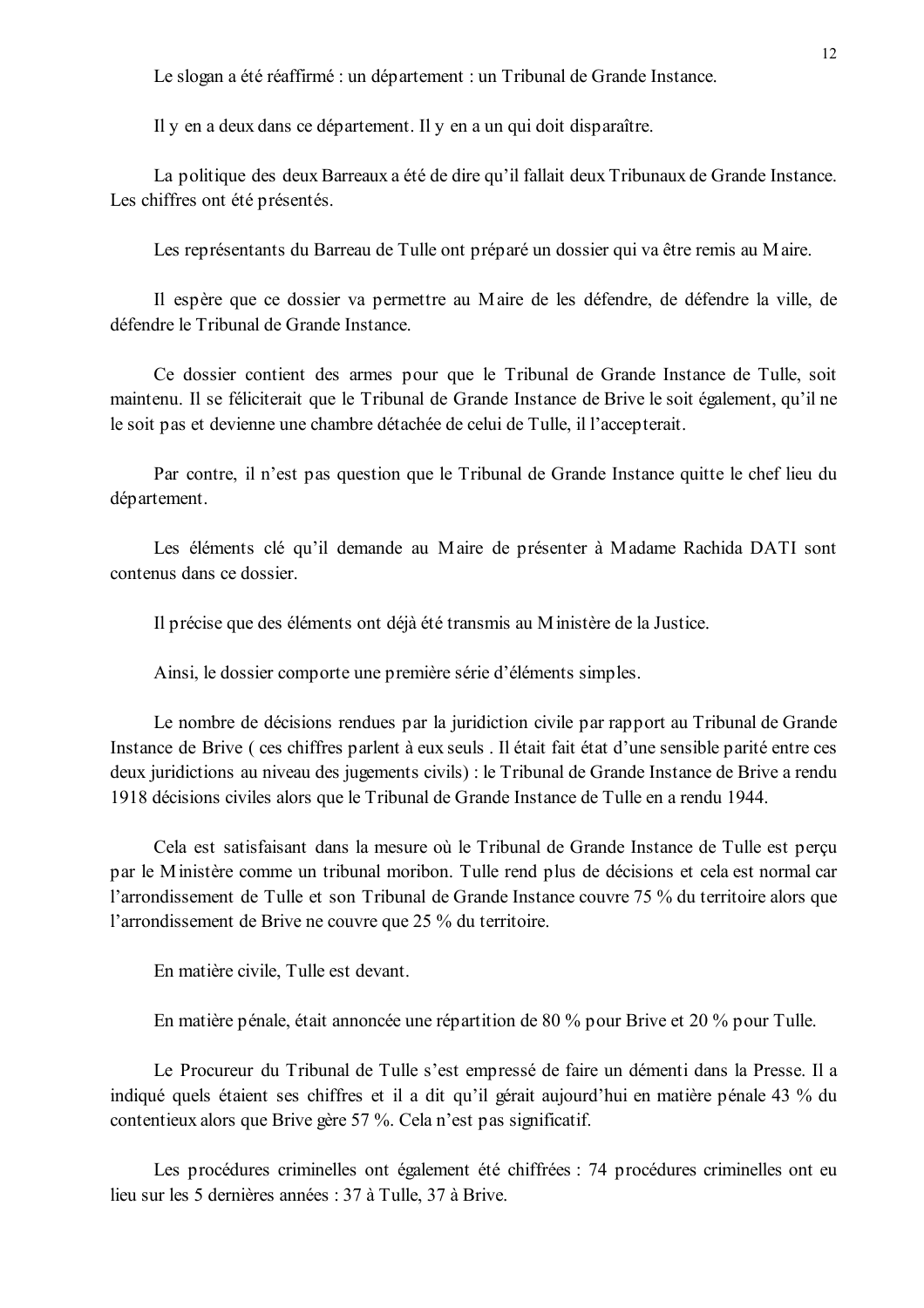Ce sont les magistrats qui ont donné ces chiffres afin que la Chancellerie en ait connaissance

En matière d'instruction : pour qu'un juge d'instruction ait un temps plein d'activités, en France la moyenne est de 80 dossiers pour un Cabinet d'Instruction.

Madame PAGES-COUDERT gère 79 dossiers. Il lui en manque un pour être à taux plein.

Tulle a la particularité d'avoir une Maison d'Arrêt. Moyenne des détenus : 86.

Est également rattaché à l'arrondissement de Tulle un Centre de Détention, celui  $d'U$ zerche  $\cdot$  600 détenus

Il y a là une activité judiciaire exceptionnelle qui pourrait amener la Garde des Sceaux à changer de point de vue sur l'avenir de ce Tribunal de Grande Instance.

Sont rendues par le juge de l'application des peines, plus de 2 200 décisions concernant les détenus qui une fois condamnés demandent la remise de peine, le bracelet électronique, des permissions.....

Toutes ces décisions son rendues par trois Juges de l'Application des Peines.

Le Tribunal a été dernièrement doté d'un troisième juge.

La particularité est que le Tribunal de Grande Instance de Tulle est actuellement la juridiction en matière d'application des peines la plus importante du grand quart Sud-Ouest de la France.

Un seul Tribunal de Grande Instance avec une chambre qui gère plus de décisions que n'en rend la Cour d'Appel de Poitiers, de Bordeaux, d'Agen.

Le Tribunal de Grande Instance de Tulle est le premier pour la région Sud-Ouest.

Le Tribunal de Grande Instance de Tulle compte 42 fonctionnaires dont 12 magistrats.

Il y a le même nombre de magistrats que déployés à Brive.

Il y a donc une parité absolue entre la Ville de Brive et celle de Tulle.

Mais Tulle est chef-lieu. Préfecture, au centre géographique. Le Tribunal de Grande Instance concerne 75 % du territoire. La population gérée est de 110 000 habitants pour l'arrondissement de Tulle - Ussel aux dernières statistiques et de 120 000 habitants pour l'arrondissement de Brive.

Pour 10 000 habitants, ce qui marche va-t-il être supprimé ?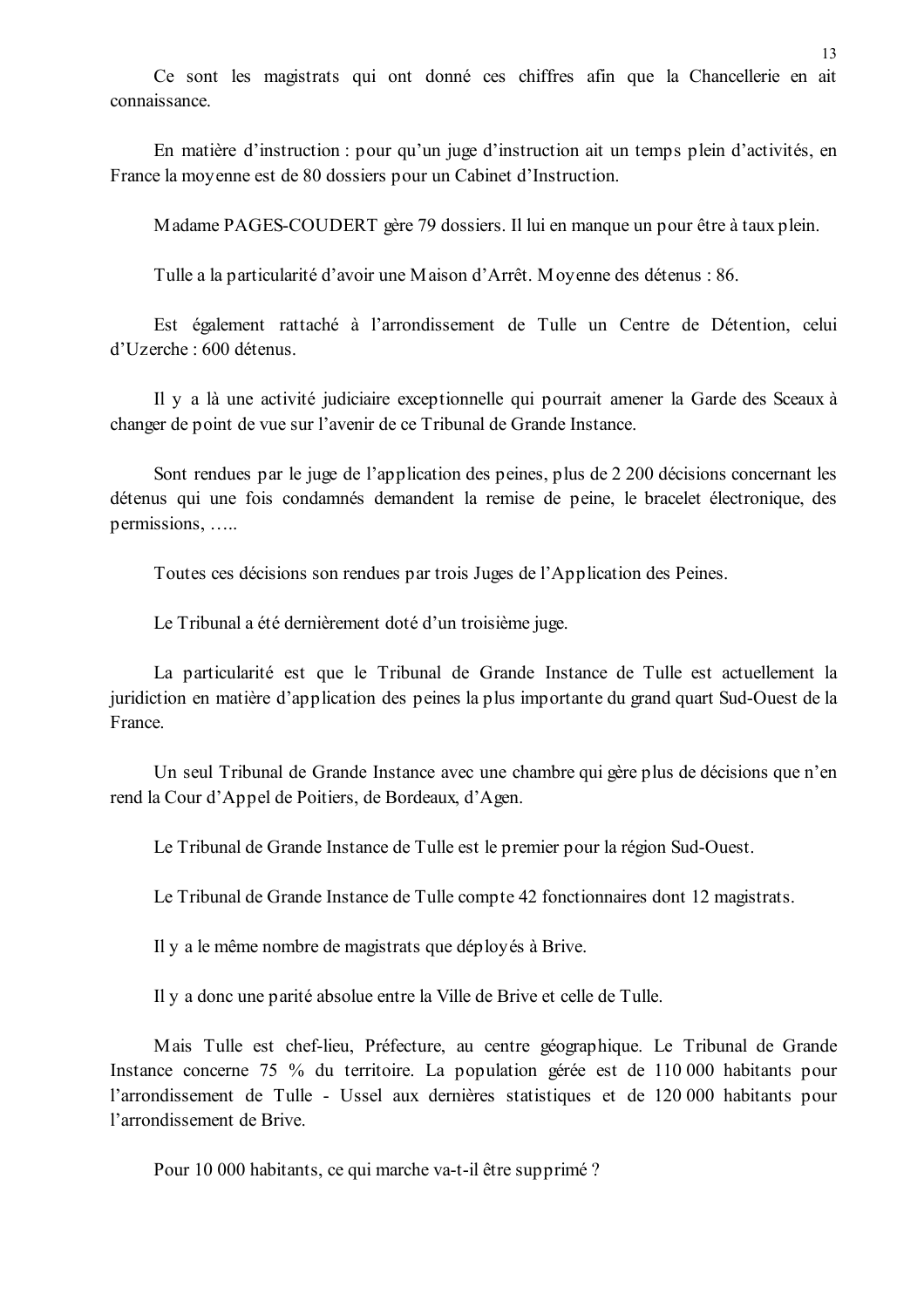Aujourd'hui, fort du dossier technique présenté, fort des chiffres communiqués par les magistrats, fort de trois juges d'application des peines, le Tribunal de Grande Instance de Tulle doit être maintenu

Il doit être maintenu avec un deuxième argument qu'il demande au Maire de présenter pour gagner. Le Maire n'est pas homme de robe mais homme public. Il sait plaider une cause et il doit utiliser cet argument.

Les professionnels ont appelé cet argument, « l'argument du clone ».

La carte judiciaire vient d'être modifiée et il faut qu'elle le soit. Les avocats son favorables à la modification. Ils n'auraient pas fait ce projet s'ils n'étaient pas favorables à la modification, à la réalisation d'économies, à un redéploiement des moyens, à faire que le service public de la justice soit plus rapide, ...

Madame la Garde des Sceaux a déjà supprimé certains des Tribunaux de Grande Instance.

Il y a plusieurs exemples mais il n'en prend qu'un dans la mesure où il est intéressant à utiliser

Département de l'Orne : Préfecture : Alençon, le Tribunal de Grande Instance a été maintenu. Il y a à 46 km une Sous-Préfecture : Argentan. Il s'y trouve un Tribunal de Grande Instance ·

- nombre de magistrats du siège : 12 (à Tulle, 12 magistrats du siège)

- nombre de Juges d'Application des Peines : 3 (à Tulle, 3 Juges d'Application des Peines)

- centre de détention : 1 (à Tulle, 1 Centre de Détention)

- Maison d'Arrêt : 0 (à Tulle, 1 Maison d'Arrêt)

- nombre d'affaires civiles : 1837 (à Tulle, 1818).

Il s'agit d'un clone. Deux villes à une distance proche l'une de l'autre se sont vues garder leur deux Tribunaux de Grande Instance car les seuils n'étaient pas critiques.

Madame Rachida DATI a dit, dans son seul discours fondateur sur la réforme de la carte judiciaire, qu'il fallait, pour qu'un Tribunal de Grande Instance soit maintenu, que des jeunes magistrats soient encadrés, que les équipes soient renforcées ; au niveau des critères, prendre en compte l'évolution de l'activité des juridictions, l'évolution démographique et économique.

Sur le tissu économique, il apparaît que le Bassin de Tulle a un nombre d'activités et un tissu industriel qui est de bonne qualité.

Le nombre de petits commerces est supérieur pour ce qui concerne l'arrondissement de Tulle : 1 636 commerces sur le bassin de Brive, 2 038 pour Tulle-Ussel. Les chiffres émanent de documents de la Chambre de Commerce et d'Industrie

Pour le bassin de Tulle-Ussel, il est dit que Tulle est en déclin.

Elle a moins d'habitants qu'elle n'en a eu. Elle a perdu des usines.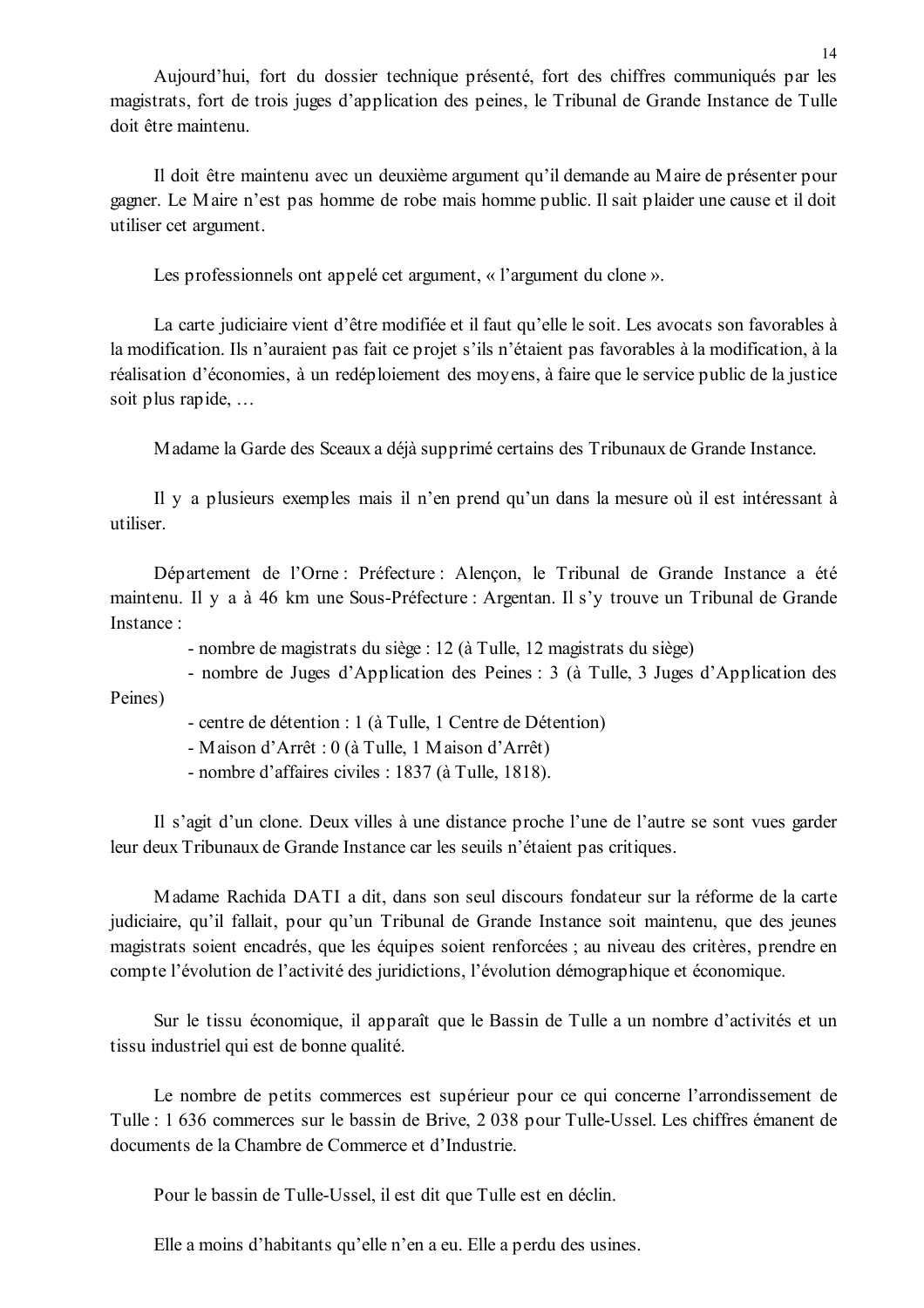Par contre l'arrondissement semble être toujours solide. La répartition des entreprises par secteurs d'activités est pour Tulle-Ussel : 12 751 et pour Brive : 11 945.

Cet arrondissement de Tulle-Ussel a de la force et de la vitalité. Ces chiffres émanent officiellement du Département.

La Garde des Sceaux a parlé des caractéristiques géographiques.

Des analyses ont été faites par rapport aux lignes ferroviaires, routières.

Par exemple, pour un individu qui habite à Eveurande et qui irait plaider à Brive à une comparution en reconnaissance préalable de culpabilité pour un petit dossier d'alcoolémie, la CRPC ayant lieu à Brive, il prend le train. Il devra d'abord prendre le bus, puis le train et le payer. Comme l'audience est à 9 heures, il devra partir à 5 h ou 6 h du matin. Pour peu qu'arrivant le lendemain après avoir réservé sa nuit d'hôtel, il arrive à l'audience et qu'un avocat demande le renvoi, il a perdu sa journée.

Cet exemple est simple mais va dans le sens de ce que Madame la Garde des Sceaux a considéré comme des critères objectifs.

Pour l'effectif des professions judiciaires, Tulle est un Barreau honorable qui oscille entre 28 et 30 membres

Il est vrai qu'à Brive, il y a 70 avocats. Or, il y a une réalité technique : il y a 40 professionnels dits conseils juridiques qui ont intégré la profession par fusion. Ces conseils juridiques existaient bien avant leur intégration dans le Barreau. Ces conseils juridiques ne font pas de judiciaire. L'activité judiciaire est menée par 30 avocats du Barreau de Brive et 30 avocats du Barreau de Tulle.

C'est pour cela qu'il y a les mêmes chiffres.

Il ne faut pas dire que le Barreau de Tulle est en nombre insuffisant. Il est suffisant pour faire des chiffres judiciaires équivalents à ceux de Brive.

Il dit que cette cause lui tient à cœur ainsi qu'à tous ces confrères qui ont voté à nouveau unanimement la grève. Cela n'est pas leur habitude de sortir dans la rue bien que cela ait été le cas l'an passé pour l'aide juridictionnelle, cette année, ils distribuent des tracts : le Tribunal de Grande Instance de Tulle doit être sauvé.

Enfin pour les enjeux immobiliers, il y a à Tulle une réserve foncière. C'est un argument soufflé par le Président PEREZ qui a officié à Tulle pendant plus de 20 ans en qualité de Président du Tribunal de Grande Instance.

L'argument financier est exceptionnel.

A Ussel, les Service des Domaines sont déjà passés pour évaluer le patrimoine. L'économie ne sera pas importante.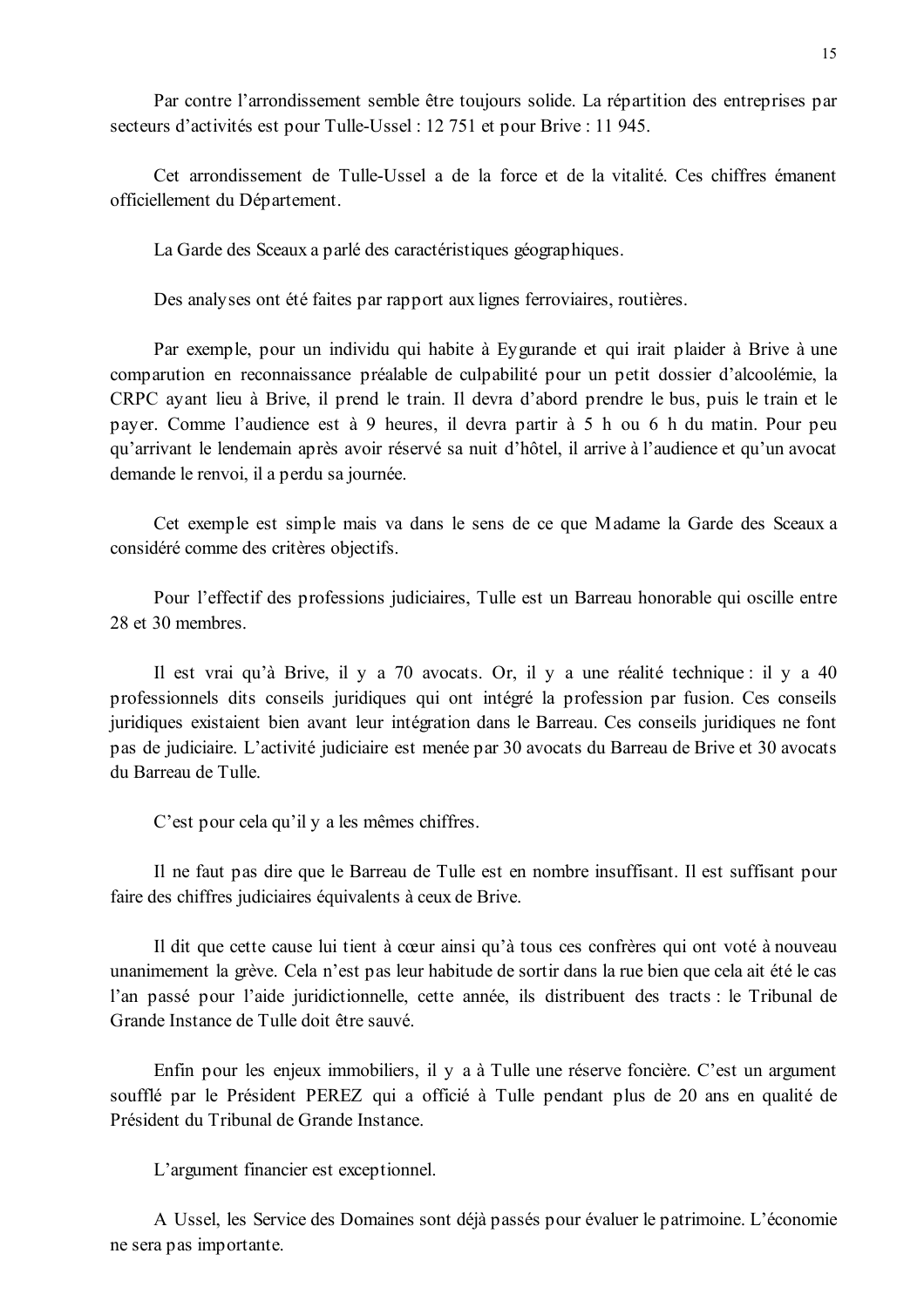Mais en terme de réserves foncières, le service public de la Justice est propriétaire à Tulle de locaux qui font 600 m<sup>2</sup> de surface. Ces locaux concernent le Tribunal de Commerce et le Tribunal des Prud'hommes.

Par ailleurs, il serait une gabegie de supprimer le Tribunal de Grande Instance alors que viennent d'y être investis 600 000  $\epsilon$  pour refaire la salle d'assises accessible aux personnes handicapées, blindée. Cette cour d'assises rénovée est prête à fonctionner.

Les juristes mènent encore le combat sur le pôle de l'instruction.

Il a dit qu'il fallait 400 000 habitants pour qu'il y ait un pôle de l'instruction.

Le pôle de l'instruction est la conséquence du procès Outreau qui est un scandale judiciaire.

La conséquence est que la justice a été revue et corrigée.

Il faut dorénavant trois juges formés pour apprécier les dossiers de l'instruction c'est-à-dire des dossiers criminels et correctionnels graves.

Aujourd'hui, il faut de la spécialisation.

Il faudra que le pôle d'instruction soit à Limoges. Il regroupera le contentieux de Guéret, de Tulle et de Brive.

Il s'est autorisé dans ce dossier à donner deux éléments pour que puisse être défendu aussi le pôle de l'instruction.

Il ne sera peut être pas possible de l'obtenir mais si le Tribunal de Grande Instance est conservé. l'essentiel du chemin sera fait.

Ce pôle de l'instruction peut être défendu grâce aux éléments donnés sur l'activité du Juge de l'Instruction de Tulle, aux trois Juges d'Application des Peines, à la Maison d'Arrêt, au Centre de Détention d'Uzerche mais aussi à travers un élément soufflé par le Juge d'Instruction. Ce Juge travaillait autrefois à Tarbes Ville qui vient de perdre son pôle d'instruction. Cela lui a été annoncé à l'occasion de la visite du Ministre dans la Région de Bordeaux. Le bâtonnier en exercice a préparé une lettre en réplique en disant qu'il existait les bâtiments, la salle d'assises. De plus, actuellement Tulle et Brive confondues ouvrent plus de dossiers d'instruction criminelle que Limoges. Dans ce cas, il faut faire le pôle d'instruction à Tulle pour le contentieux de Limoges.

Le dossier réalisé constitue un travail de qualité. Ces éléments n'y sont pas brouillon.

Tout le Barreau a mis toute son énergie à préparer ce dossier.

Il s'agit d'une arme pour combattre.

Il demande au Maire de relayer ce travail et dit qu'il est convaincu de ses capacités et de ses convictions pour gagner le maintien du Tribunal de Grande Instance de Tulle.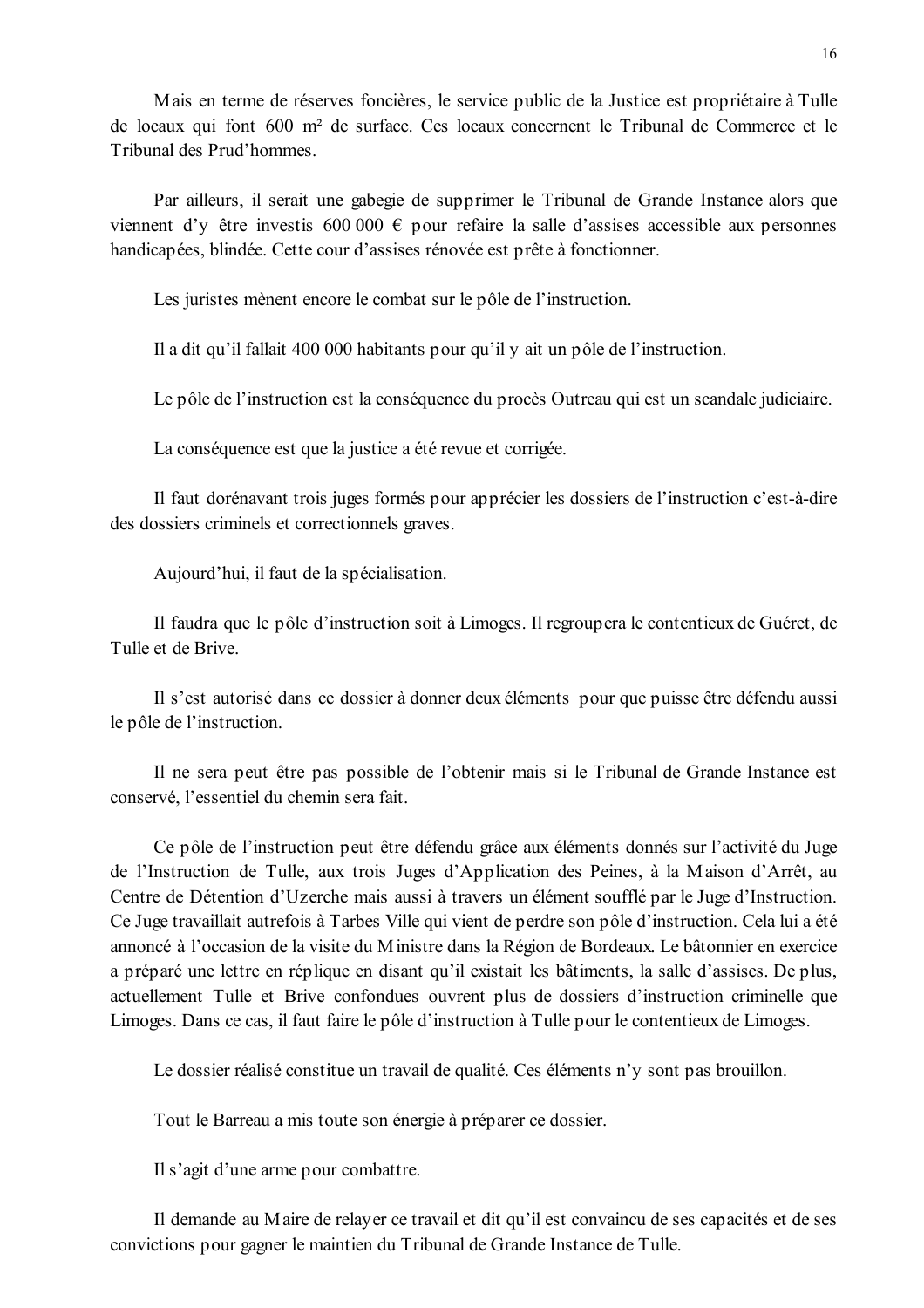Monsieur Francois HOLLANDE dit que Maître Labrousse vient de faire une belle plaidoirie et pas seulement par souci de convaincre car cela était déjà fait.

Ce art a été exercé pour étayer le dossier qu'il doit présenter.

Il a souhaité convoquer le Conseil municipal pour que chacun se rende compte de la gravité de la situation mais aussi pour que tous soient collectivement plus forts.

Il va être le représentant de ce collectif, s'il parvient à obtenir un rendez-vous avec la Garde des Sceaux ce qui n'est pas simple, fort de ces arguments.

Il prendra l'exemple du département de l'Orne.

Il a vu que pour apaiser l'ensemble des Barreaux, et au moment où il y a une volonté de remettre en cause l'ensemble des régimes spéciaux de retraite, il était offert aux avocats de plus de 55 ans de partir à la retraite. Il n'est pas possible d'offrir aux avocats la perspective de quitter le métier qu'ils ont choisi par vocation mais aussi pour servir un idéal de Justice.

Il faut offrir une perspective.

Il dit que si le dossier était mauvais, chacun pourrait user de ses talents respectifs sur le plan de la parole ou de la pression politique mais ce serait s'abuser soit même et ne pas rendre service à la population car il y a des situations où il n'est plus possible de défendre le maintien des services.

Mais là, il y a tous les éléments qui justifient qu'il n'y ait pas simplement un repli, une suppression mais qu'il y ait un renforcement même du Tribunal, tous les facteurs permettent d'être convaincus de la nécessité de garder le Tribunal de Grande Instance de Tulle.

Il convient d'adopter un vœu qui est plus qu'un vœu, qui est une exigence du Conseil municipal et il y associera le Barreau de Tulle et la population qui se mobilisent sur cette affaire.

Tout le monde se retrouve car la population elle-même veut comprendre. Il est important de lui donner des arguments.

Les pétitions sont très utiles pour pouvoir être plus forts encore auprès de la Garde des Sceaux

Il donne lecture de ce qui serait la délibération du Conseil municipal :

« La réforme en cours de la carte judiciaire est aujourd'hui au cœur des préoccupations des corréziens au regard des menaces qui pèsent sur l'avenir du Tribunal de Grande Instance de Tulle. Aussi le Conseil Municipal, convoqué en séance extraordinaire, déplore le manque de concertation et de transparence et rappelle les principes qui doivent fonder la décision du gouvernement:

- proximité du service public de la justice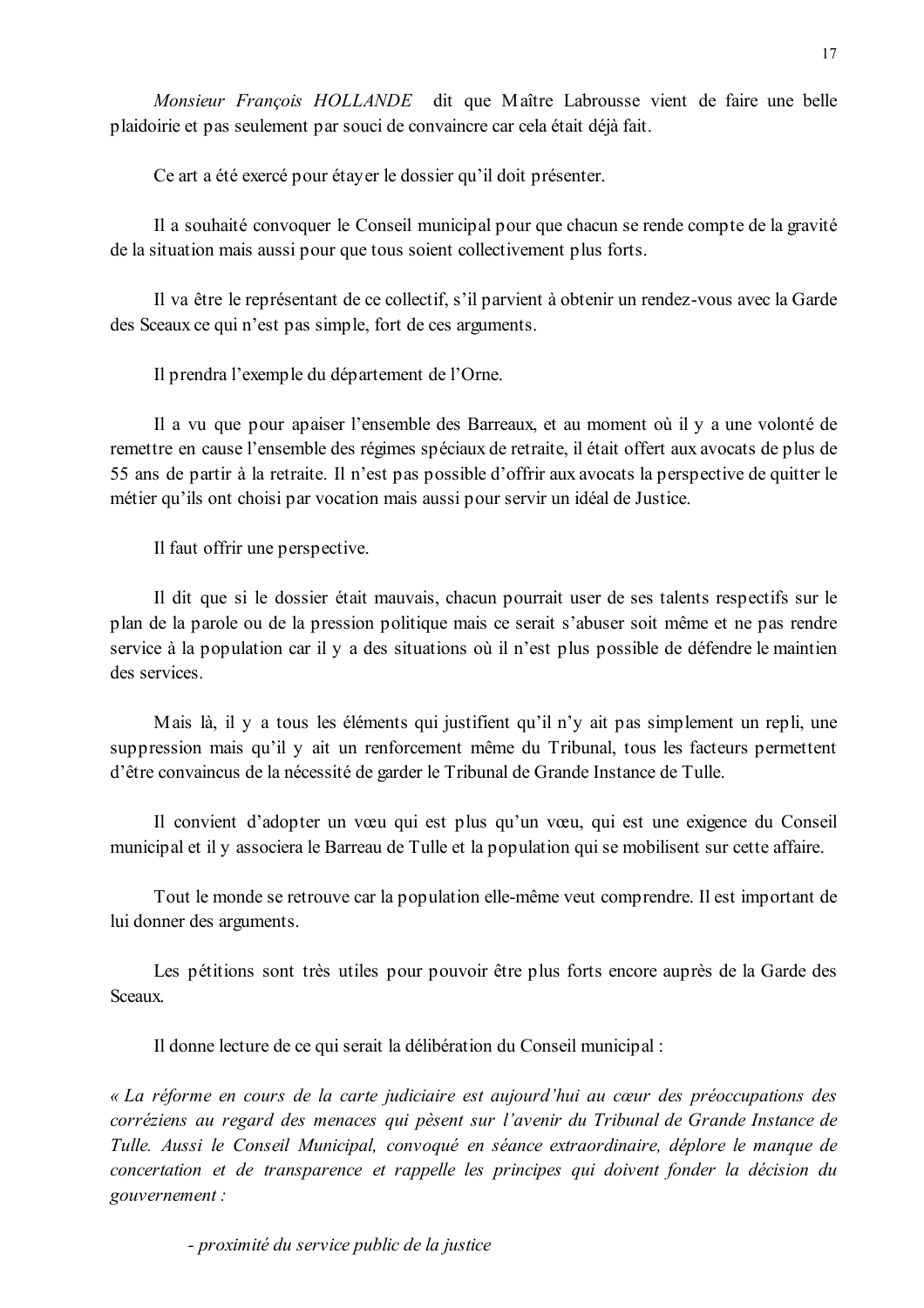- égalité d'accès au droit de tous les justiciables

- rapidité de traitement des dossiers

Dans cette perspective, il ne peut être question que Tulle, ville préfecture, puisse voir son Tribunal de Grande Instance menacé. Ce serait un cas unique en France. La capitale administrative de la Corrèze est en effet située dans une position centrale et est dotée de tous les services publics qui en relèvent.

Le Conseil Municipal rappelle que le Tribunal a une activité pénale importante : 5 300 PV y sont déposés, 80 dossiers sont ouverts à l'instruction et la Cour d'assises rend 37 arrêts par an. Soit la moitié des dossiers du département.

Concernant les affaires civiles, le Tribunal de Grande Instance affiche une activité quasi équivalente au TGI de Brive soit environ 1 900 dossiers.

D'autres raisons militent également pour la confirmation du TGI de Tulle : la Maison d'Arrêt de Tulle et le centre de détention d'Uzerche dépendent de son ressort ce qui oblige à des transferts fréquents par le Groupement Départemental de Gendarmerie, la Direction de la Sécurité Publique et les services du Commissariat de Tulle. En outre, la sécurisation du Palais de Justice vient d'être effectuée et s'avère opérationnelle, elle a coûté très cher aux contribuables. Enfin, la réserve foncière existante permet un redéploiement des services sans aucun coût supplémentaire pour le budget.

Aussi, pour le Conseil Municipal, le choix de la Préfecture de la Corrèze comme siège des juridictions départementales correspond, sur le plan technique, aux critères qui avaient été posés comme étant les axes principaux de la réforme.

C'est pourquoi le Conseil Municipal demande à l'unanimité que le Tribunal de Grande Instance de Tulle soit maintenu avec un pôle d'instruction. Il prendra toutes les initiatives pour parvenir au respect de cette exigence mandaté par le Maire de Tulle pour présenter au Garde des Sceaux les arguments en faveur d'une cause qui mobilise l'ensemble de la population. »

Monsieur ROSSIN dit qu'il convient de faire apparaître le pôle d'instruction dans le texte du vœu.

Monsieur JUIN observe qu'il a été dit qu'il fallait une justice plus rapide alors qu'il avait été mentionné dans une réunion que le département était le département pilote dans ce domaine.

Cela est important à rappeler.

Maître LABROUSSE dit que tout ne peut pas être noté dans la délibération.

En matière pénale sur le département, le texte de classement sans suite d'affaires, c'est-àdire la réponse pénale apportée aux décisions de type pénal, est au niveau national de 27 % contre 3 % en Corrèze.

Cela signifie que le Procureur de la République traite 97 % de ses dossiers en apportant une solution et une réponse judiciaire.